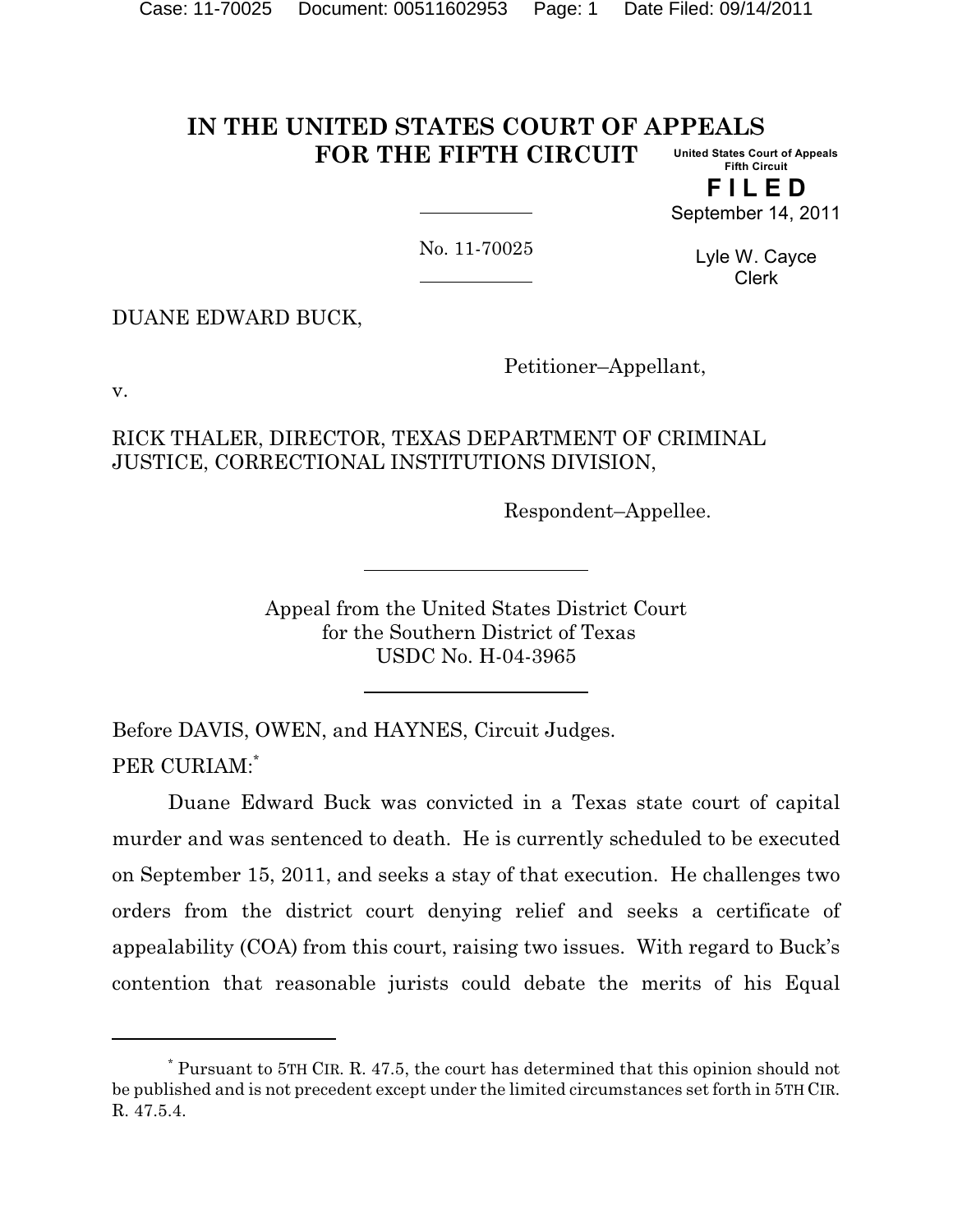Protection and Due Process claims, we treat his application for a COA as an application for permission to file a successive habeas petition, and we DENY that application. We DENY a COA with regard to Buck's contention that reasonable jurists could debate the district court's disposition of a motion under Rule 60 of the Federal Rules of Civil Procedure to reopen an earlier judgment entered by the district court denying a petition for habeas corpus relief. We DENY his request for a stay of execution.

**I**

The facts regarding Buck's conviction and sentencing are set forth in our previous opinion in this case, $^1$  and we recount them only briefly here. Buck was convicted by a jury in a Texas state court for murdering Kenneth Butler and Buck's former girlfriend, Debra Gardner, during the same criminal transaction. Buck entered Gardner's home, where his sister was visiting, inflicted serious gunshot wounds on his sister, fatally shot Butler, and then chased Gardner into the street as she and her children attempted to flee. He shot and killed Gardner in view of her two children. Buck has never contended that he was not the shooter.

During the punishment phase of his trial, Buck called Dr. Walter Quijano, a clinical psychologist, as an expert witness to testify on the likelihood of Buck's future dangerousness. On direct examination, Dr. Quijano testified that he had considered several statisticalfactors when evaluating Buck's potential for future dangerousness, including but not limited to age, sex, race, social economics, history of violence, and history of substance abuse. Regarding race, Dr. Quijano stated: "It's a sad commentary that minorities, Hispanics and black people, are over represented in the criminal justice system."

Dr. Quijano also testified that Buck suffered from dependent personality

<sup>&</sup>lt;sup>1</sup> Buck v. Thaler, 345 F. App'x 923 (5th Cir. 2009).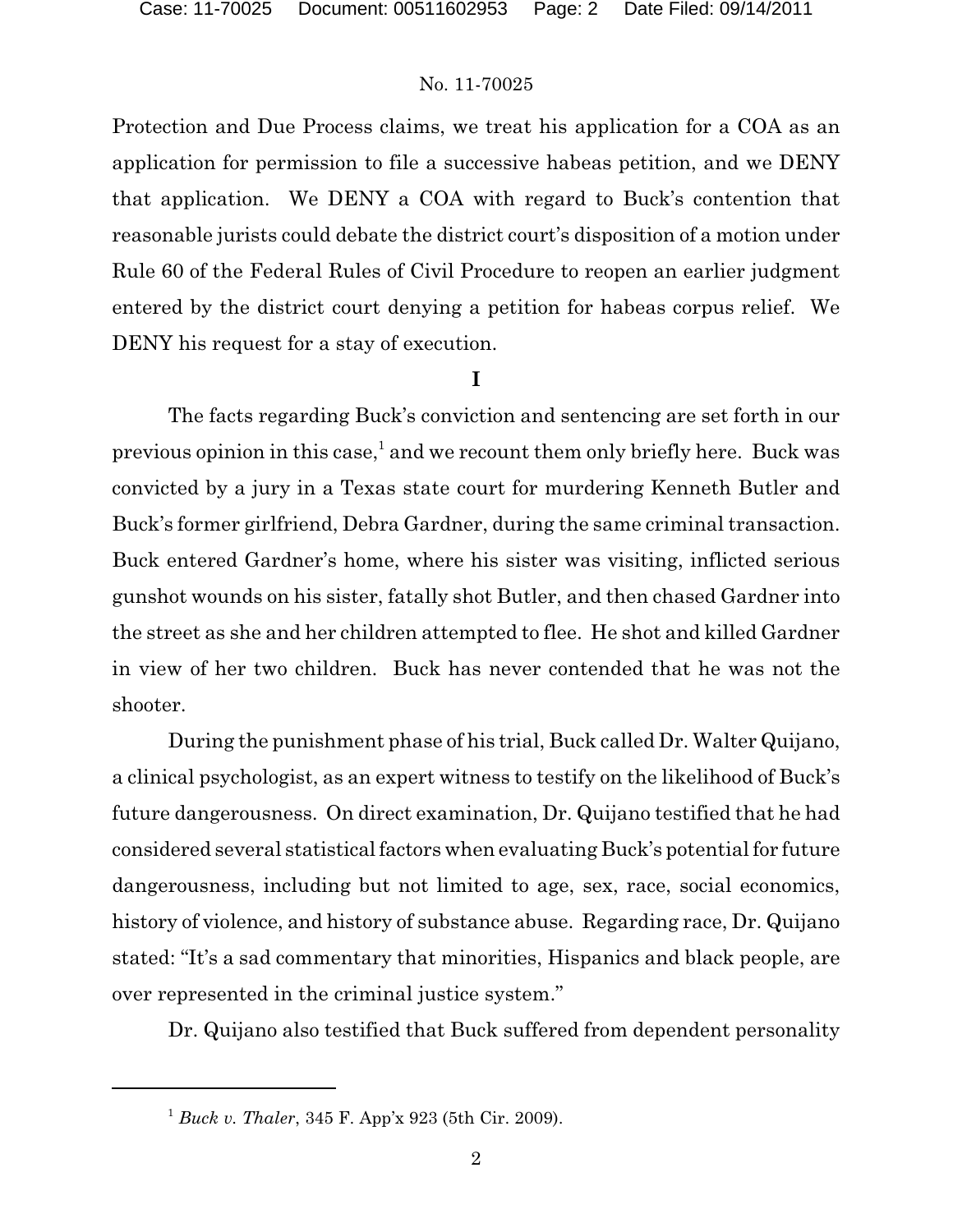disorder, which is characterized by an unhealthy reluctance to let go of past relationships, even to the point of violent or destructive behavior. According to Dr. Quijano, however, Buck was unlikely to commit future acts of violence because he would be unable to develop similar dependent relationships in jail. Basing his opinion on a combination of statistical, environmental, and clinical factors listed in his expert report, Dr. Quijano concluded that Buck would not likely pose any future danger to society if he were incarcerated.

On cross-examination, the prosecutor questioned Dr. Quijano regarding the several factors that he had mentioned during direct examination. At one point, the prosecutor — without objection from Buck's defense counsel — asked Dr. Quijano about his consideration of both race and sex as relevant factors in his future-dangerousness analysis, which led to the following exchange:

- Q: You have determined that the sex factor, that a male is more violent than a female because that's just the way it is, and that the race factor, black, increases the future dangerousness for various complicated reasons; is that correct?
- A: Yes.

During closing arguments, Buck's defense counsel recalled for the jury Dr. Quijano's earlier testimony that there was "a very low probability that [Buck] would ever commit an act of violence." In rebuttal, the prosecution also referenced Dr. Quijano's testimony, stating — again without objection from defense counsel — that Dr. Quijano, "who had a lot of experience in the Texas Department of Corrections, . . . told you that there was a probability that [Buck] would commit future acts of violence." The prosecution made no reference whatsoever to Buck's race (African-American) or to Dr. Quijano's use of race as a statistical factor for determining future dangerousness.

Based on the jury's answers to the special issues submitted regarding punishment, Buck was sentenced to death in 1997. His conviction and sentence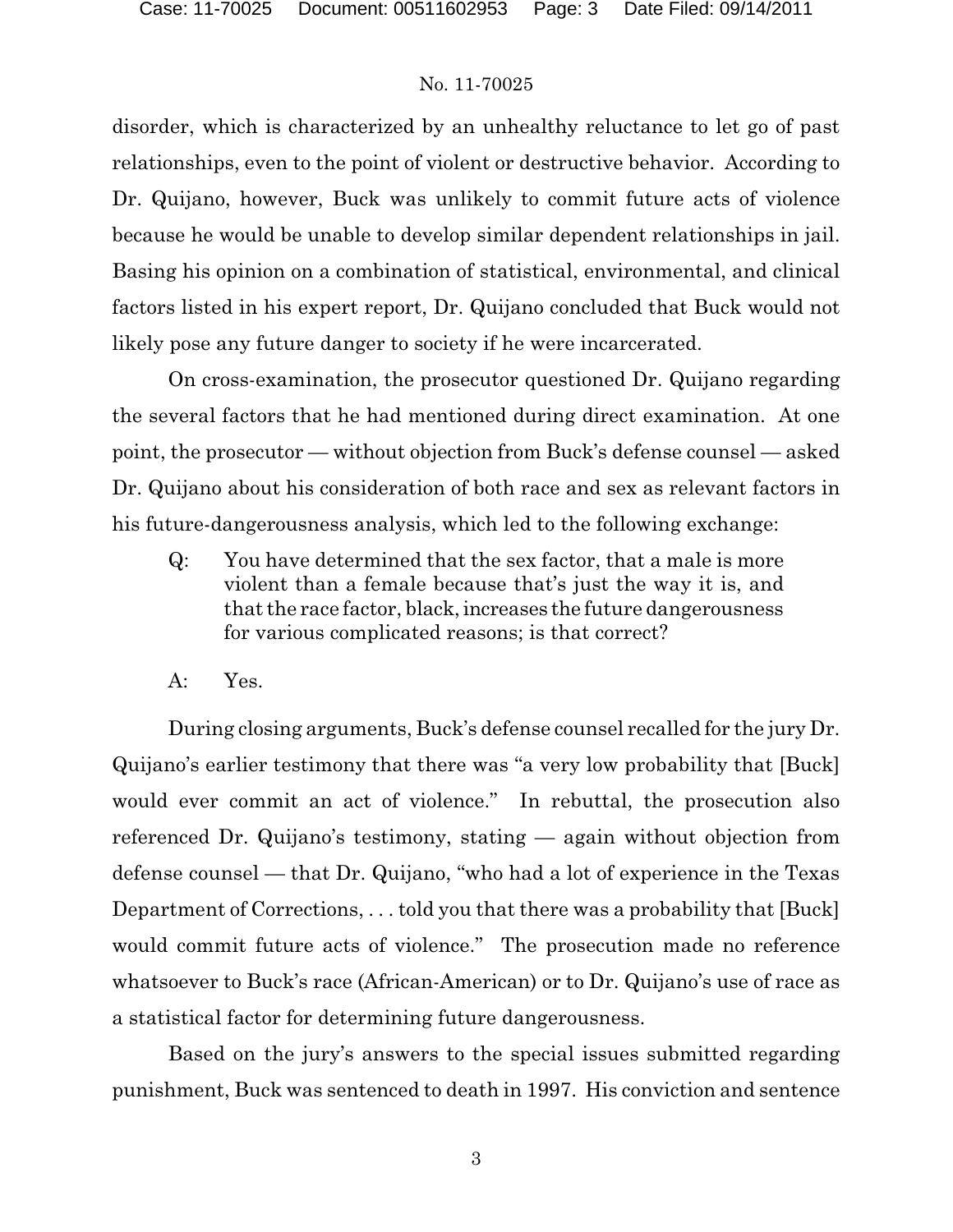were affirmed by the Texas Court of Criminal Appeals in 1998.<sup>2</sup> Buck filed two state habeas petitions, the first of which the Texas Court of Criminal Appeals denied, and the second of which that court dismissed as an abuse of the writ. Buck pursued habeas relief in federal district court. That court denied relief, and Buck sought a COA from this court. We denied that application in 2009.<sup>3</sup>

Buck initiated the present proceedings in September 2011. His most recent filings in the district court and our court recount that in June 2000, John Cornyn, who was then the Attorney General of the State of Texas, made a public statement, released to the press, that in six capital cases, including Buck's, questioning of an expert witness, Walter Quijano, at the sentencing stage in each of these cases had injected race into the proceedings. Buck asserts that in this same public statement, the Attorney General announced that the State of Texas would not contest equal protection claims in federal courts in those six cases and would not assert any procedural bars to the assertion of such equal protection claims in federal habeas proceedings. At that time, Buck's request for habeas relief in state court was pending. He did not file his first petition for habeas corpus relief in federal district court until October 14, 2004.

With the exception of Buck's case, the Attorney General of Texas did not raise procedural bars in federal habeas proceedings to the assertion of claims regarding the testimony of Quijano, and each of the other five individuals received a new trial. When Buck challenged the evidence that was elicited from Quijano, and the State's use of it, in his federal habeas proceeding, the State contended that this claim was procedurally barred. The State asserted that in Buck's case, unlike at least two of the other cases, Buck had called Quijano as a defense witness. This, the State argued, distinguished Buck's case from those

<sup>&</sup>lt;sup>2</sup> Buck v. Thaler, No. 72, 810 (Tex. Crim. App. Apr. 28, 1999).

<sup>&</sup>lt;sup>3</sup> Buck, 345 F. App'x 923.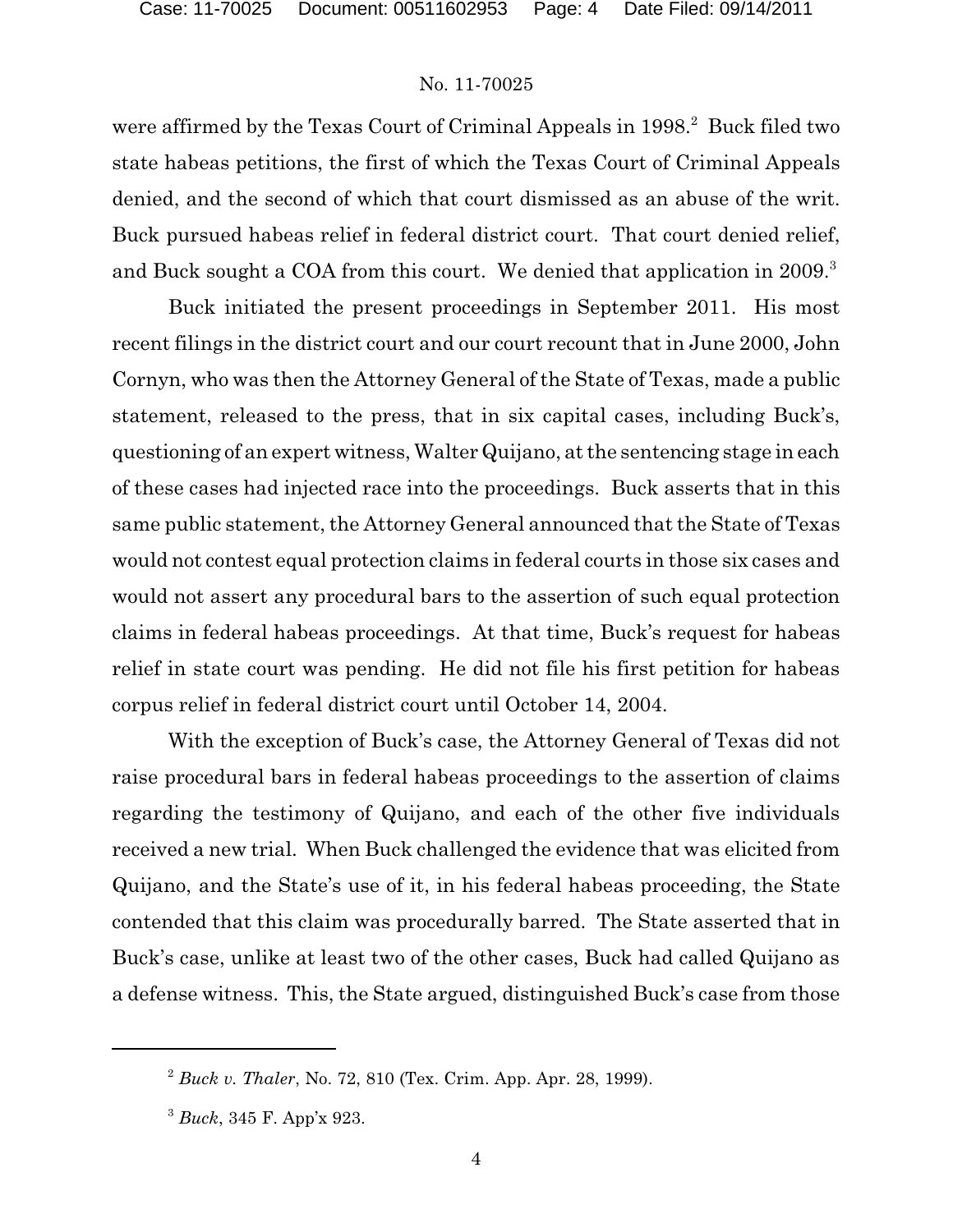in which the State had called Quijano as a prosecution witness. The district court denied habeas relief. We denied his application for a COA.<sup>4</sup>

Buck now contends that the State made affirmative misrepresentations and failed to disclose that in at least two of the six cases identified by the Attorney General in 2000, those involving Carl Blue and John Alba, the defendants had called Quijano as a defense witness. Buck contends that the State has omitted any mention of the similarities between Buck's case and these two cases in which habeas relief was obtained, and that because of the State's misrepresentations and omissions, the district court and this court were misled.

In September of this year, 2011, Buck filed a motion in the district court seeking relief from the district court's July 24, 2006 order. After that motion was denied, Buck filed a motion to alter or amend the district court's September 9, 2011 order. The district court denied that motion on September 12, 2011. Buck now seeks relief in this court.

### **II**

Although Buck asserted his challenges in the district court citing Federal Rule of Civil Procedure 60, the Supreme Court in *Gonzalez v. Crosby* made clear that a Rule 60(b) motion is to be treated as a successive habeas petition if it asserts or reasserts claims that there was error in a state court conviction.<sup>5</sup> Buck's first issue in his application for a COA in this court is that we should reconsider whether reasonable jurists could debate whether the State violated the equal protection clause in inserting race into his trial during the sentencing phase. He asserts that in the proceedings leading to our prior decision, we were misled by the Attorney General's briefing and omissions in that briefing regarding the other five cases in which Quijano testified. He asks us to revisit

 $^{4}$  *Id.* 

 $545$  U.S. 524, 530-31 (2005).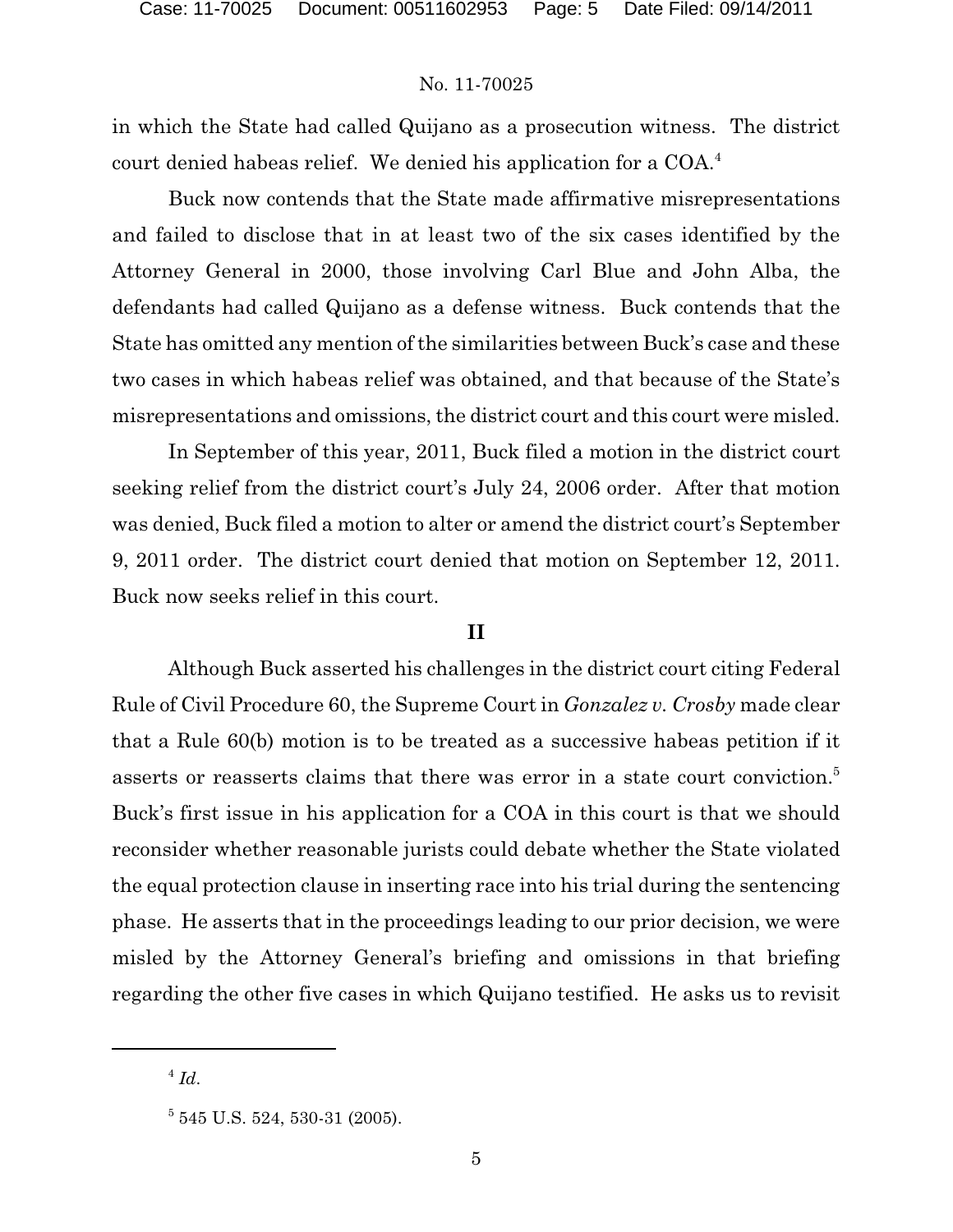our prior disposition of the issues he raised regarding Quijano and to rule in his favor.

Buck is "assert[ing] [a] federal basis for relief from a state court's judgment of conviction."<sup>6</sup> This constitutes a successive habeas petition even though he labeled the claim in district court as a Rule 60 motion. The district court therefore had no jurisdiction to resolve Buck's claim because this court had not given Buck permission to file a successive habeas petition.<sup>7</sup> However, treating the request for relief in this court as an application for permission to file a successive habeas petition, we deny that request.

A claim presented in a successive habeas that was not presented in a prior application "shall be dismissed unless the applicant shows that the claim relies on a new rule of constitutional law" or the that "factual predicate for the claim could not have been discovered previously through the exercise of due diligence  $\dots$ ." Buck's claim is not based on a new rule of constitutional law or newly discovered facts. Buck makes no effort to show that the facts upon which he relied "could not have been discovered." Because Buck has failed to meet the standard required for this court to consider a successive habeas corpus application, we have no discretion in the matter.

The existence of the other five cases in which Quijano testified was known to Buck at the time he first sought habeas relief in federal district court in 2004. Similarly, at that time, the Attorney General's position that the procedural bar should not apply in the other five cases was a matter of public record, and new trials had been granted in at least four of the cases that had been identified, along with Buck's, in 2000.

*See id.* at 530. 6

 $728$  U.S.C. § 2244(b)(3)(A).

 ${}^{8}$  *Id.* § 2244(b)(2).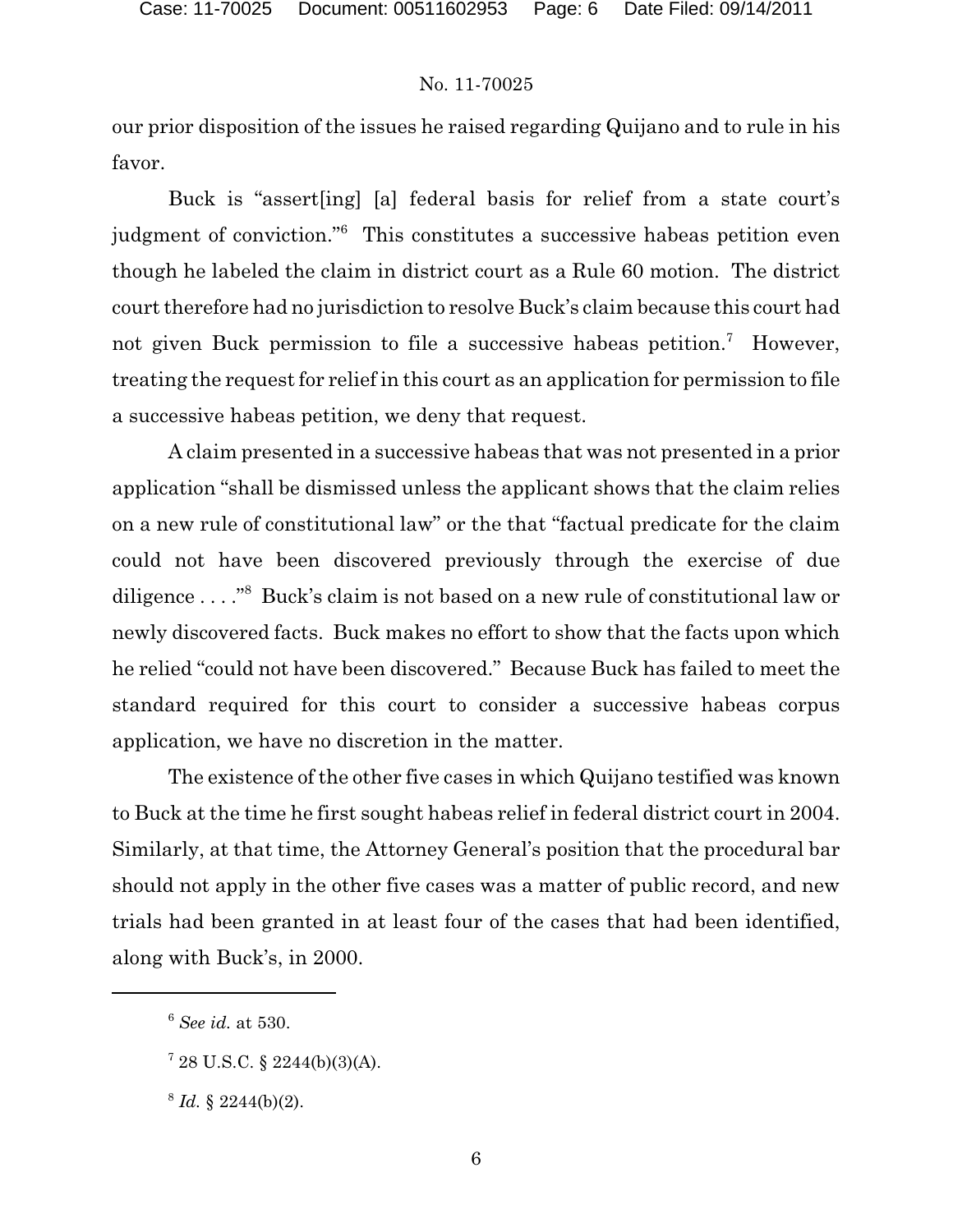When the State asserted the procedural bar in Buck's federal habeas proceeding filed in 2004, Buck certainly knew that in his case, the State was not following the same path that it had taken in the other cases regarding Quijano's testimony and the assertion of procedural bars. Indeed, one of the grounds on which he sought relief in his 2004 filing in federal district court was that he should receive relief just as the other defendants had.

Even if Buck had been able to show that the factual predicate for his claim could not have been discovered through the exercise of due diligence,  $9$  he would still be required to show that "the facts underlying his claim, if viewed in light of the evidence as a whole, would be sufficient to establish by clear and convincing evidence that, but for constitutional error, no reasonable factfinder would have found the applicant guilty of the underlying offense."<sup>10</sup> Buck has not pointed to anything that suggests he could meet this standard. He has not met the requirements for a successive habeas petition.

Under AEDPA, the role of the federal courts in reviewing state convictions, even for the death penalty, is very limited.<sup>11</sup> This role is even more narrow when the claims are raised for the first time in a successive federal habeas many years after the facts upon which the claims are based have occurred.<sup>12</sup> Buck has made no effort to meet the high hurdles AEDPA requires of such actions.

To the extent that Buck's contentions regarding the first issue identified in his application is not a successive habeas petition, but instead could be construed as cognizable under Rule 60, we would deny a COA for the reasons that we consider below with respect to Buck's second issue.

- <sup>10</sup> *Id.* § 2244(b)(2)(B)(ii)
- $11$  28 U.S.C. § 2244(a)-(b)(2).
- $^{12}$  *Id.*

 $^{9}$  *Id.* § 2244(b)(2)(B)(i).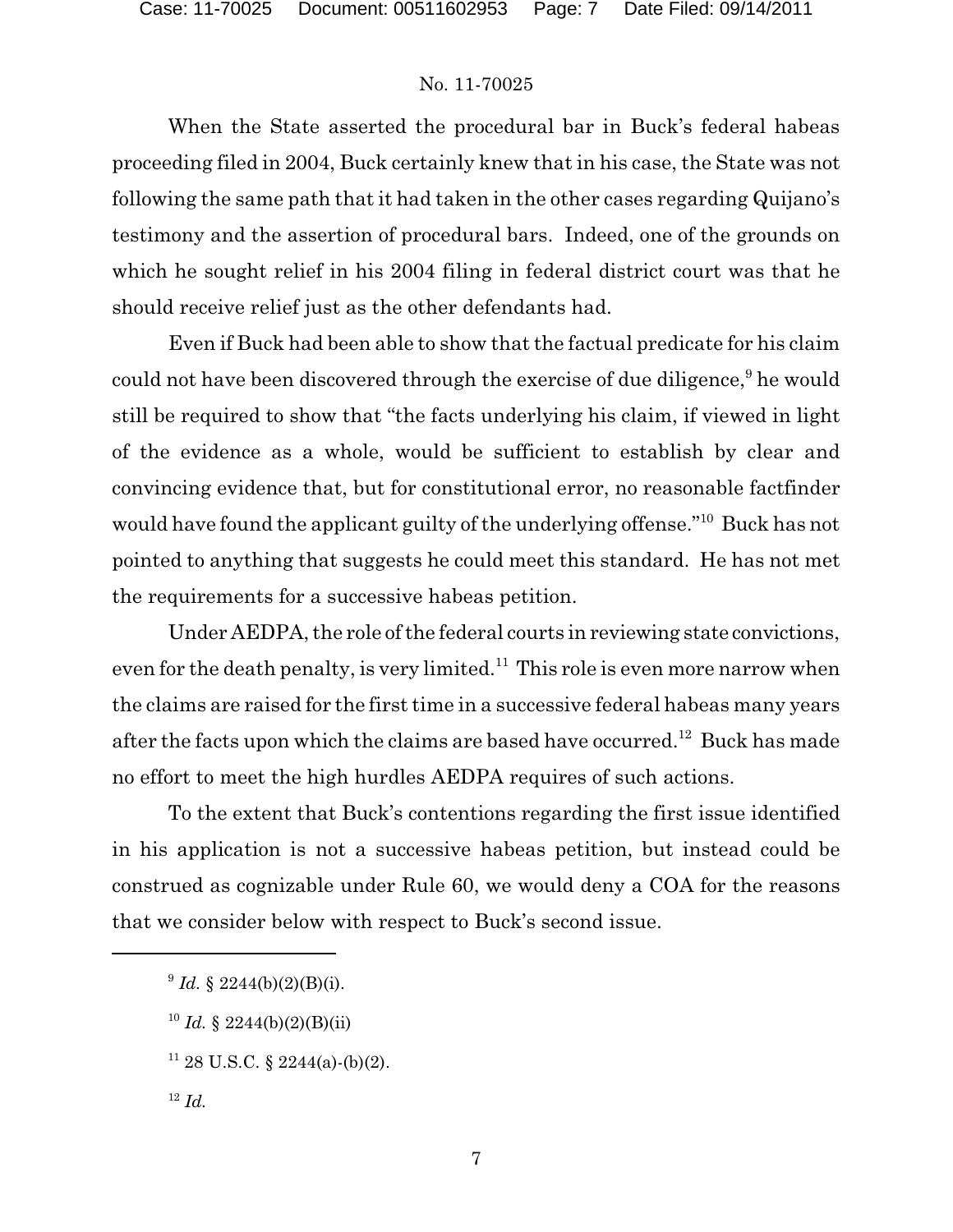### **III**

The second issue that Buck brings forth in his application to this court is his contention that reasonable jurists could debate the merits of his equal protection and due process claims because of the misleading record created by the Attorney General's alleged misrepresentations and omissions. We consider this to be a contention that there was "some defect in the integrity of the federal habeas proceedings."<sup>13</sup>

The Antiterrorism and Effective Death Penalty Act (AEDPA) requires a petitioner to obtain a COA to appeal a district court's denial of his habeas petition.<sup>14</sup> Despite this court's earlier holding in *Dunn v. Cockrell*, <sup>15</sup> a COA is generally required to appeal the denial of a Rule 60(b) motion in a habeas proceeding. We have read *Dunn*'s exception narrowly, holding that a COA is not required to appeal the denial of a Rule 60(b) motion "only when the purpose of the motion is to reinstate appellate jurisdiction over the original denial of habeas relief."<sup>16</sup> Buck's Rule  $60(b)$  motion is not for the purpose of reinstating appellate jurisdiction over the original denial of habeas relief. Therefore, Buck is required to obtain a COA before appealing the district court's denial of his Rule 60(b) motion. Buck is also required to obtain a COA before appealing the district court's denial of his Rule  $60(d)$  motion.<sup>17</sup>

We may only grant a COA if the petitioner makes "a substantial showing

 $14$  28 U.S.C. § 2253(c)(1).

<sup>15</sup> 302 F.3d 491, 492 (5th Cir. 2002).

*Ochoa Canales v. Quarterman*, 507 F.3d 884, 888 (5th Cir. 2007); *see also Williams* 16 *v. Quarterman*, 293 F. App'x 298, 315 (5th Cir. 2008).

<sup>17</sup> Jackson v. Thaler, 348 F. App'x 29, 31-32, 34-35 (5th Cir. 2009).

<sup>&</sup>lt;sup>13</sup> Gonzalez, 545 U.S. at 532.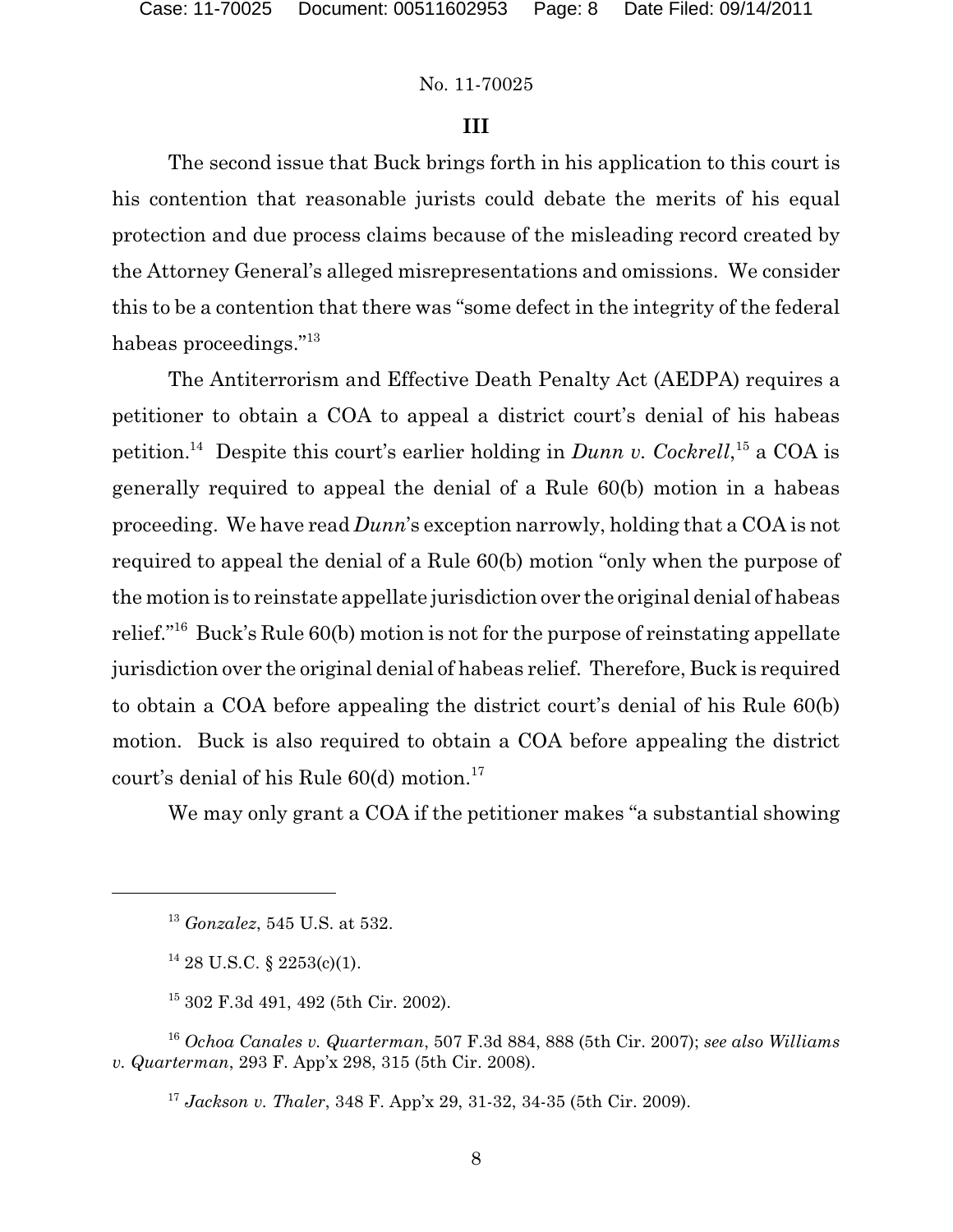of the denial of a constitutional right."<sup>18</sup> "A petitioner satisfies this standard by demonstrating that jurists of reason could disagree with the district court's resolution of his constitutional claims or that jurists could conclude the issues presented are adequate to deserve encouragement to proceed further."<sup>19</sup> In making this determination, we conduct a "threshold inquiry" that involves "an overview of the claims in the habeas petition and a general assessment of their merits" but it "does not require full consideration of the factual or legal bases adduced in support of the claims."<sup>20</sup> In death-penalty cases, we resolve in favor of the petitioner any doubts whether a COA should issue.<sup>21</sup> In this case, however, we have no doubts. Buck has not demonstrated that jurists of reason could disagree with the district court's resolution of the issues presented in Buck's latest motions.

We first consider the district court's denial of Buck's motion for relief from judgment pursuant to Rule 60 of the Federal Rules of Civil Procedure. Buck raised two grounds in that motion. The first was based on Rule 60(b)(6), which allows a district court to "relieve a party or its legal representative from a final judgment, order, or proceeding for . . . any other reason that justifies relief."<sup>22</sup> The district court denied the motion as untimely because it was not brought within a reasonable time as required by Rule  $60(c)(1)$ ,  $23$  and Buck did not show

<sup>20</sup> *Id.* at 336.

 $^{21}$  *Id.* at 460.

- $22$  FED. R. CIV. P. 60(b)(6).
- $23$  FED. R. CIV. P.  $60(c)(1)$ .

 $18$  28 U.S.C. § 2253(c)(2).

<sup>&</sup>lt;sup>19</sup> Miller-El v. Cockrell, 537 U.S. 322, 327 (2003).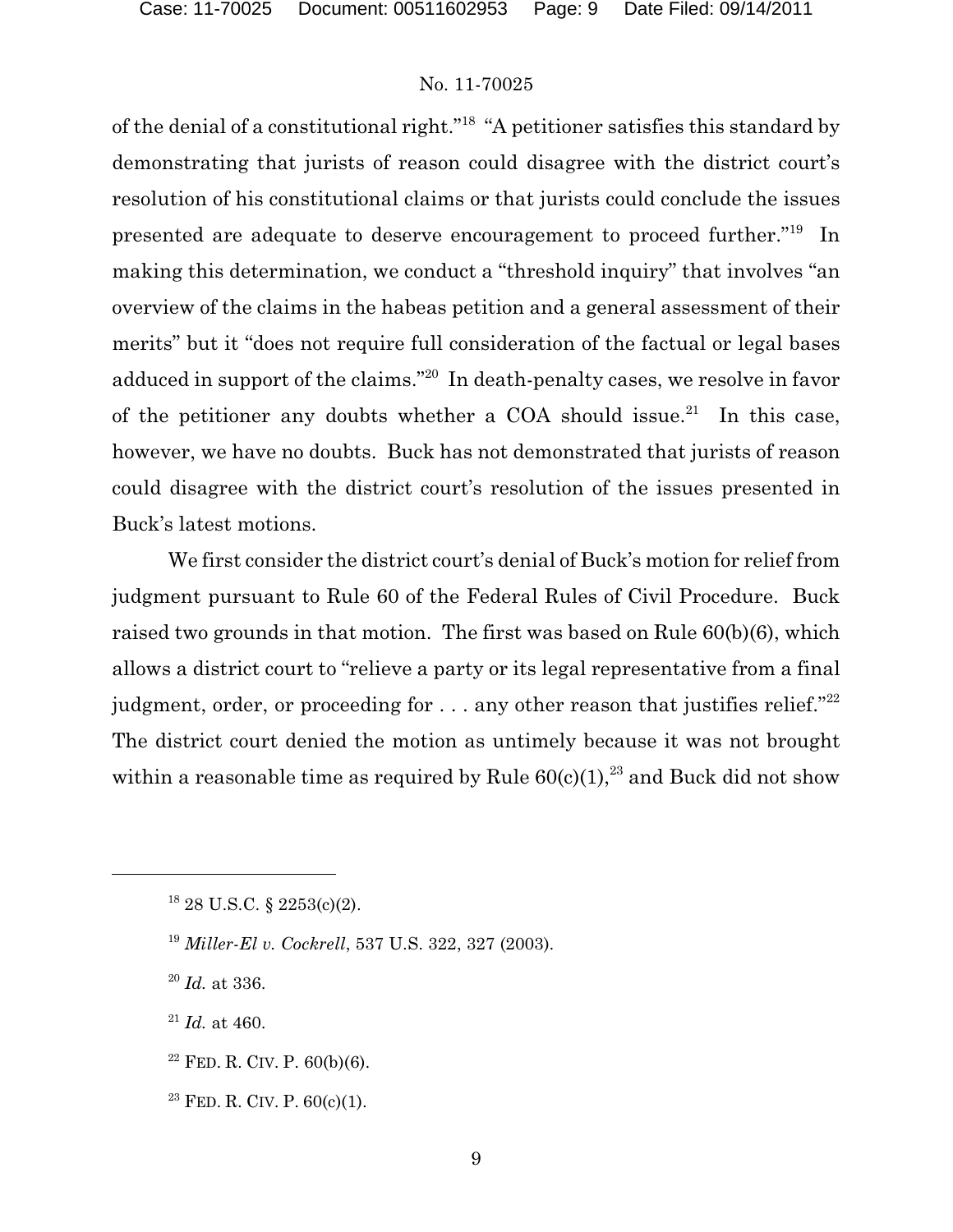good cause for the delay.<sup>24</sup> Denial of a Rule 60(b) motion is reviewed for an abuse of discretion.<sup>25</sup> A court's determination of the timeliness of such a motion is also reviewed for abuse of discretion. 26

We hold that the district court did not abuse its discretion in determining that Buck's Rule 60(b) motion was not brought within a reasonable time. He did not bring the motion for over five years after the district court's entry of final judgment and more than a year after the Supreme Court denied certiorari. Such an excessive delay is not reasonable under the circumstances of this case. Buck has not presented any facts or even arguments that would constitute good cause for the delay.

Buck was fully aware of the other five cases on which he now bases his request for relief. In his briefing in our court in 2006, Buck argued at some length that he should be accorded the same relief as the other five defendants. For example, he asserted:

In Texas, in at least five other cases, individuals raise identical habeas claims as Appellant, and in no case did the federal courts find those claims procedurally default[ed]. The only difference is that in each of those cases, the Respondent conceded error. This case should not be any different.

At another juncture in his briefing to this court in 2006, Buck noted, "the Respondent, unlike the instant case, expressly waived exhaustion and procedural default regarding issues relating to Quijano."

The only additional argument that Buck now makes, five years later, is

<sup>&</sup>lt;sup>24</sup> See In re Osborne, 379 F.3d 277, 283 (5th Cir. 2004) ("Motions under Rule 60(b) must be made 'within a reasonable time,' unless good cause can be shown for the delay." (citing *Pryor v. U.S. Postal Serv.*, 769 F.2d 281, 287-88 (5th Cir.1985)).

*Balentine v. Thaler*, 626 F.3d 842, 846 (5th Cir. 2010), *cert. denied*, 131 S.Ct. 2992 <sup>25</sup> (2011).

<sup>&</sup>lt;sup>26</sup> Lindy Investments III v. Shakertown 1992 Inc., 360 F. App'x. 510, 512 (5th Cir. 2010); *see also Matter of Al Copeland Enterprises, Inc.*, 153 F.3d 268, 271–72 (5th Cir. 1998).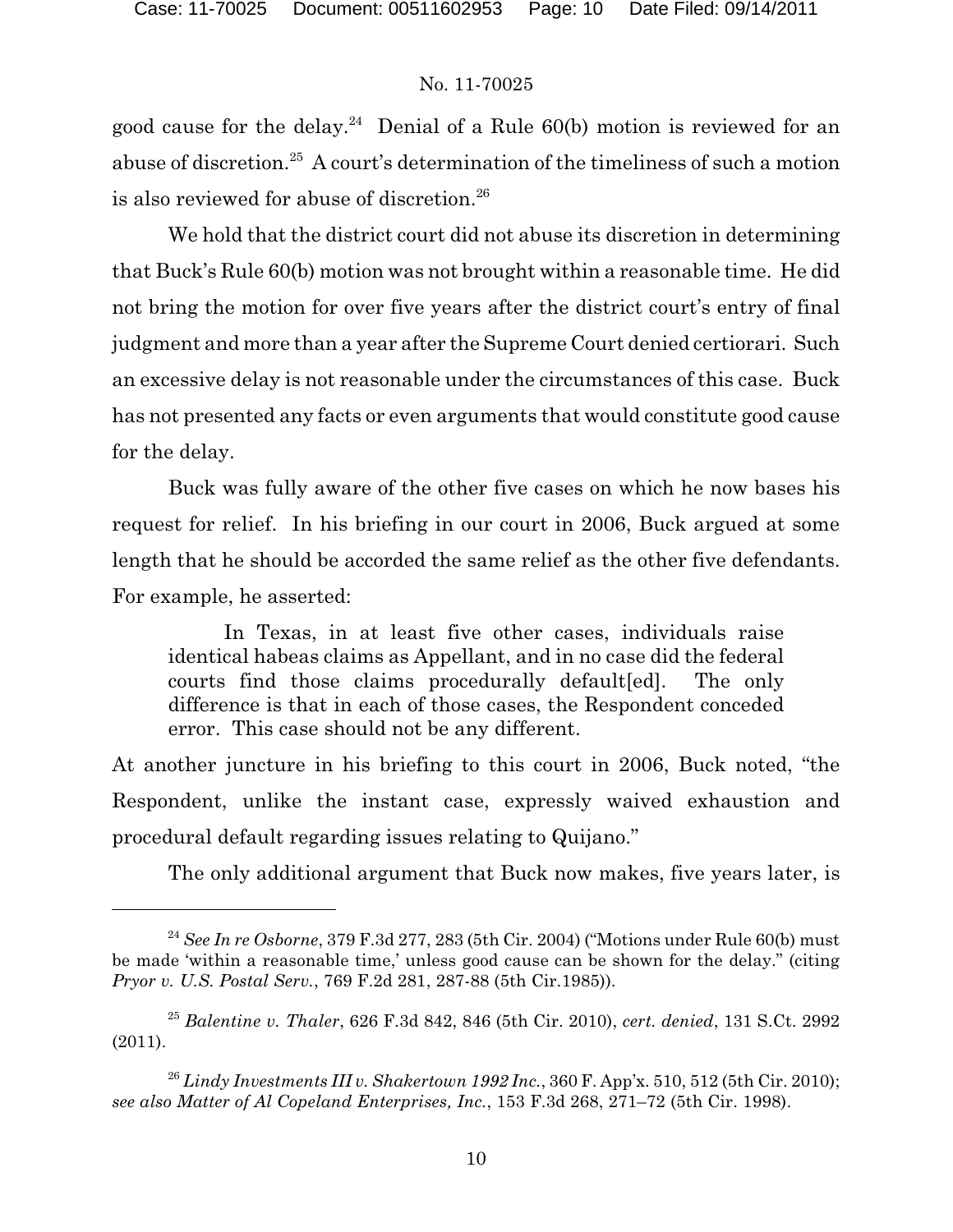that in two of the five cases, those involving Blue and Alba, the defendants rather than the State, called Quijano as a witness. These facts were ascertainable many years ago. Publicly available court opinions that Buck has attached to his filings in the district court and in this court reflect that both Blue and Alba received new sentencing hearings in 2000. We note that Buck's most recent claim in district court was not that Buck received disparate treatment as compared to Blue and Alba. He expressly disclaimed such an intention in his submission to the district court, saying, "Mr. Buck does not assert the second equal protection violation [that he was treated disparately from Blue and Alba] as a substantive claim for habeas corpus relief. He mentions it only to emphasize the extraordinary nature of the circumstances warranting relief from the judgment."

We conclude that Buck has not presented the extraordinary circumstances needed to justify the grant of a Rule  $60(b)(6)$  motion.<sup>27</sup> The concept that asking a jury to find future dangerousness based on one's race violates the Equal Protection clause is certainly not a new or novel one. Yet, Buck did not raise any argument to this effect in his direct appeal to the Texas Court of Criminal Appeals or in his first state court application for habeas relief. It was only after the Attorney General confessed error in another case in which Quijano had appeared as an expert witness on future dangerousness that Buck, for the first time, raised the issue in a second application for habeas relief to the Texas Court of Criminal Appeals in 2002. That court denied the application as an abuse of the writ. These circumstances are to us indistinguishable from those before the Supreme Court in *Gonzalez*<sup>28</sup> The defendant in that case had failed to raise a

<sup>&</sup>lt;sup>27</sup> *See Gonzalez v. Crosby*, 545 U.S. 524, 535 (2005) (explaining that "our cases have required a movant seeking relief under Rule 60(b)(6) to show 'extraordinary circumstances' justifying the re-opening of a final judgment").

 $28545$  U.S. 524, 537-38 (2005).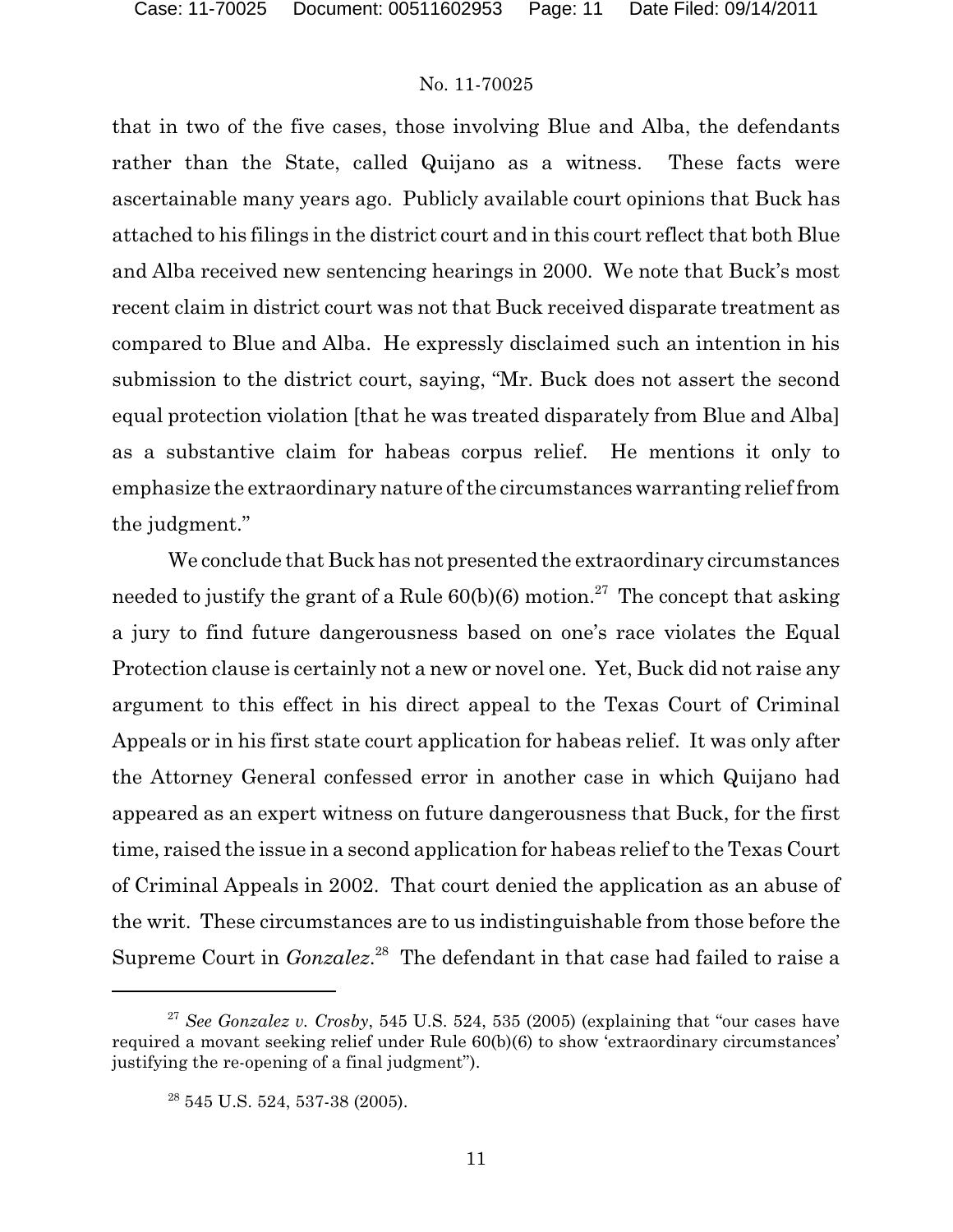question regarding the statute of limitations under AEDPA. The Supreme Court's subsequent decision in *Artuz* was a change in the law for some circuits and made clear that the district court in Gonzalez's case had incorrectly applied limitations.<sup>29</sup> The Supreme Court held that "[t]he change in the law worked by *Artuz* is all the less extraordinary in petitioner's case, because of his lack of diligence in pursuing review of the statute-of-limitations issue." The Court likened Gonzalez's circumstance to that of a defendant who freely and voluntarily decided not to appeal a particular issue, "although the favorable ruling in the companion case made it appear mistaken in hindsight."<sup>31</sup>

We have a similar situation before us. Buck was free to raise equal protection arguments regarding the State's use of Quijano's testimony in his state court appeal and initial state court habeas application, just as another Texas defendant had raised the issue with success. Buck did not raise the issue. It was only after the Attorney General confessed error in another case that Buck filed a second state court habeas petition that was denied, on independently adequate state procedural grounds. The Attorney General's confession of error is not a change in the law as was *Artuz*. It was a change in position as to whether well-settled law applied under particular circumstances. Buck now attempts to enforce statements made by the Attorney General, wholly outside of any judicial proceeding involving Buck, when after further review, the Attorney General changed his analysis of how well-settled law applied in Buck's case.

Buck also sought relief from the district court pursuant to Rule 60(d)(3), arguing that the Attorney General committed fraud on the court. Rule 60(d)

 $29$  531 U.S. 4 (2000).

*Gonzalez* 545 U.S. at 537. 30

 $^{31}$  *Id.* at 538.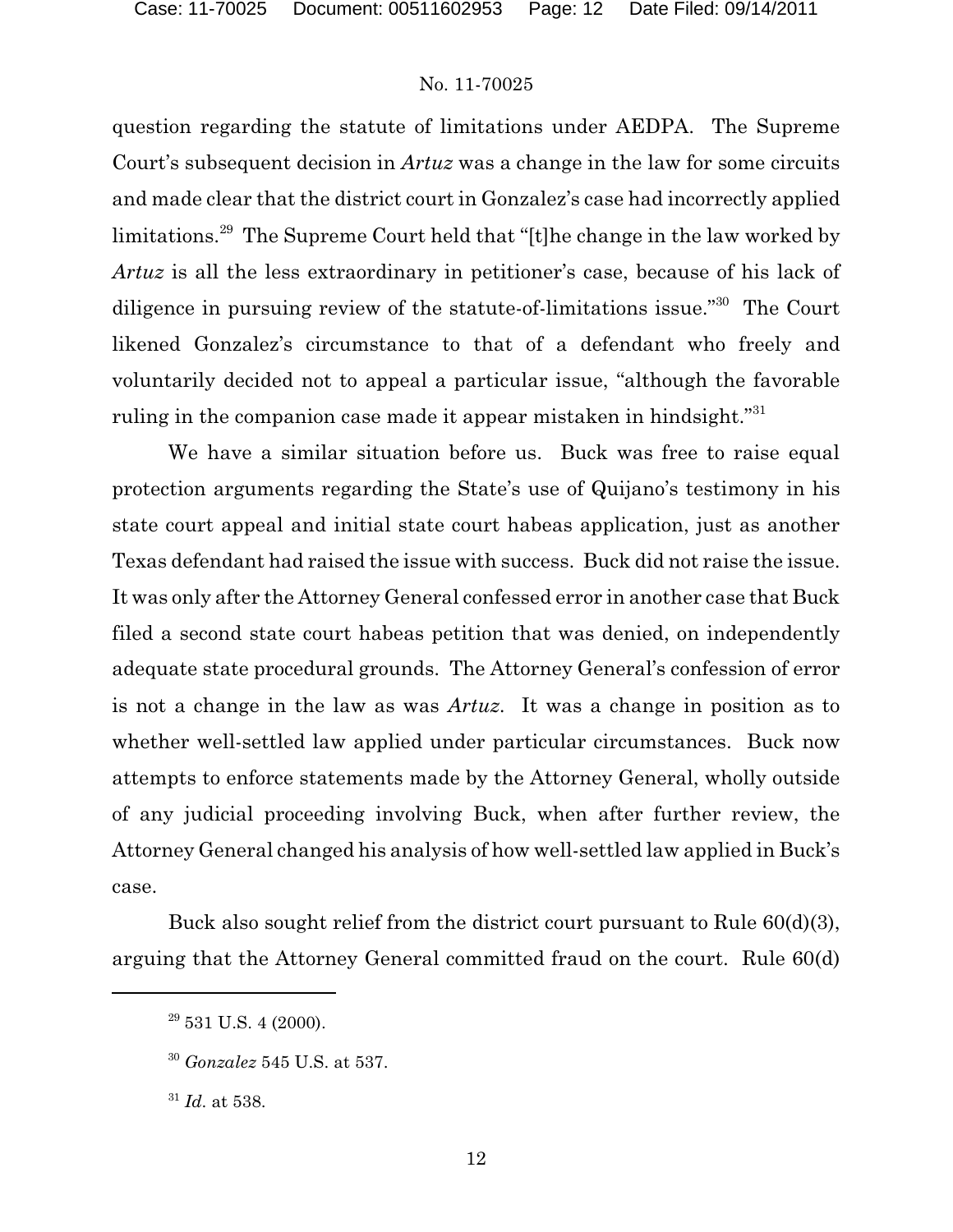provides that Rule 60 does not limit a court's power to set aside a judgment for fraud on the court. $32$  Fraud on the court allows the district court to set aside a judgment without a strict time bar.<sup>33</sup> Whether relief should be granted based on fraud on the court under Rule 60(d) is committed to the sound discretion of the district court, and district courts are given wide discretion in denying such motions.<sup>34</sup>

Buck argues that the office of the Attorney General committed fraud on the court by initially representing that it would not assert any procedural defenses against Buck but then subsequently failing to honor this representation when it asserted a procedural bar in the federal habeas proceedings. Buck also contends that the State misrepresented in its briefing regarding Buck's original federal habeas petition that in each of the other five cases in which Quijano testified, Quijano had been called by the prosecutor as a prosecution witness when in fact, both Blue and Alba had called Quijano as a defense expert.

Our court has explained that "only the most egregious misconduct, such as bribery of a judge or members of a jury, or the fabrication of evidence by a party in which an attorney is implicated, will constitute fraud on the court."<sup>35</sup> Under this definition, the district court acted within its discretion in concluding that the Attorney General did not commit fraud on the court. The Attorney General's actions, even taking Buck's view of them as true, in no way resemble

*Apotex Corp. v. Merck & Co., Inc.*, 507 F.3d 1357, 1361 (Fed. Cir. 2007); s*ee also* <sup>34</sup> *Jackson v. Thaler*, 348 F. App'x 29, 34 n.6 (5th Cir. 2009) ("Rule 60(d)(3) contains the "fraud on the court" provision that was part of the penultimate sentence of Rule 60(b) before its 2007 revision. The change was stylistic only, *see* Fed.R.Civ.P. 60, Advisory Committee Notes, 2007 Amendments, and thus interpretations of the prior "fraud upon the court" language apply equally to the new Rule  $60(d)(3)$ .").

*Rozier v. Fort Motor Co.*, 573 F.2d 1332, 1338 (5th Cir. 1978). 35

 $32$  FED. R. CIV. P. 60(d).

<sup>&</sup>lt;sup>33</sup> *Jackson v. Thaler*, 348 F. App'x 29, 34 (5th Cir. 2009).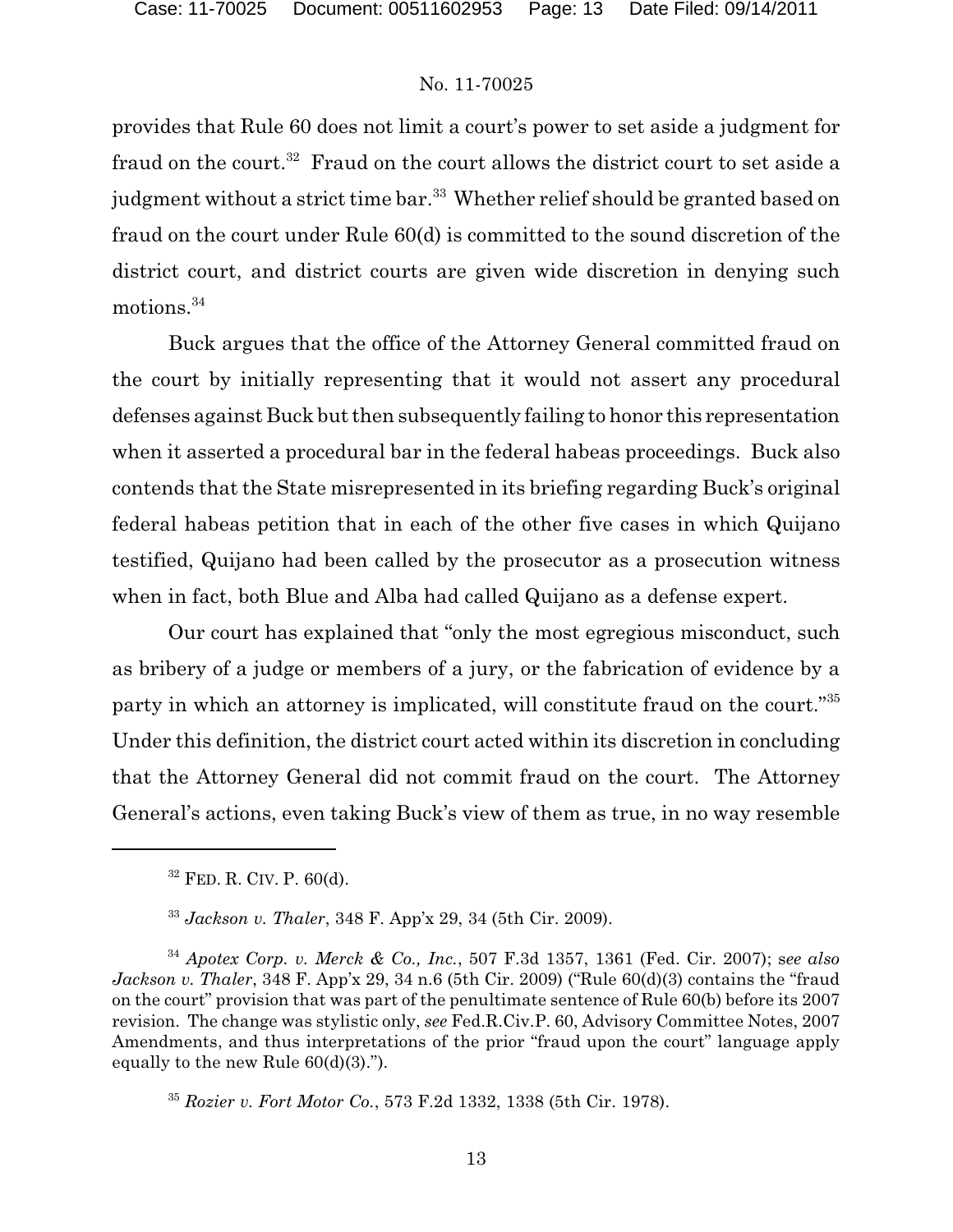bribery of a judge or jurors, the fabrication of evidence, or rise to the level of egregiousness that constitutes fraud on the court. Additionally, as the district court noted, Buck has not identified a legal basis for the claim that the Attorney General's statements created legally enforceable rights or later precluded him from distinguishing Buck's case from the other cases.

Buck contends that in granting relief to Blue and Alba, the courts in those cases had determined that there were constitutional violations in circumstances indistinguishable from his case. Buck appears to implicitly argue that if the district court and this court had known the similarities between Buck's case and these cases and had known that the other courts had found constitutional violations, the district court and this court would have been constrained to conclude that reasonable jurists could not only debate whether the circumstances of "Buck's case gave rise to a constitutional issue, several courts, including this Court, had already found that it did." However, this court was involved only in Alba's case, and we did not hold that there was constitutional error. We vacated based on the State's confession of error in that case. Buck argues that we had an independent duty to ascertain whether there was a constitutional violation notwithstanding the State's confession of error. We disagree. Significant questions regarding the continued existence of a live case or controversy would be presented if this court were to ignore the parties' withdrawal of matters in dispute. In Blue's case, the district court concluded that there had been a constitutional violation as a result of Quijano's testimony but then immediately noted the State's confession of error, observing "nothing more needs to be said on this point." The district court's reasoning in a particular case applying the law to the facts before it is not binding on another district court or this court. In any event, it is difficult to divorce the State's confession of error from the mix in Blue's case.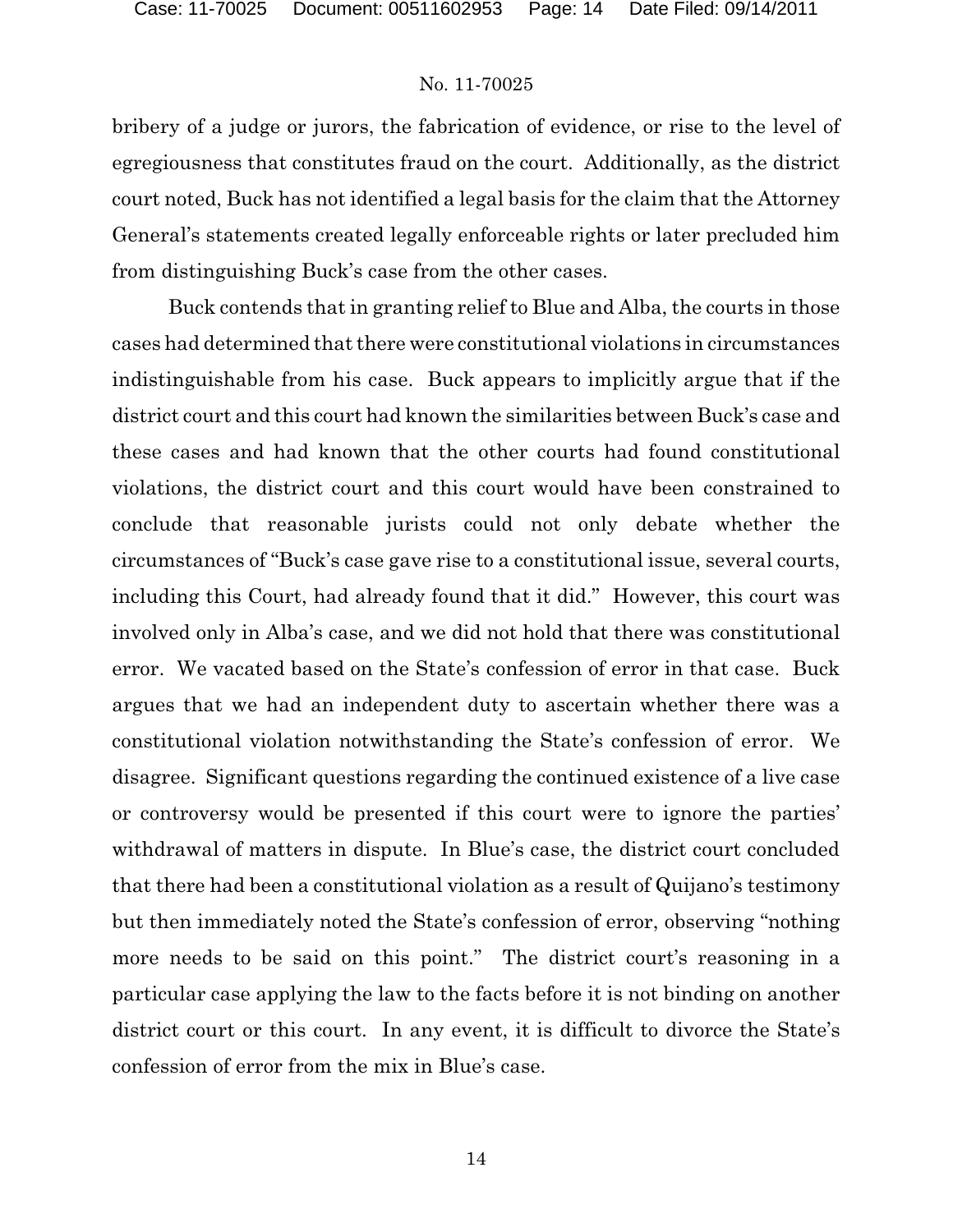The important point is that the failure of the State to apprise the district court or this court that Blue and Alba had called Quijano as their own witness in their respective trials and that the State had subsequently confessed error in each of those cases did not amount to fraud on the court. This court examined the record in Buck's case, applied applicable law, and concluded that were we to reach the merits of the issue of whether Buck's constitutional rights were violated by the State's questioning of Quijano and the State's closing argument, we would conclude that Buck could not make a substantial showing of the deprivation of a constitutional right. $36$  We said:

[W]e are satisfied that Buck's claim would fail on the merits. It was Buck, not the prosecution, who introduced Dr. Quijano as an expert witness and then solicited testimony from him regarding the use of race as one of several statistical factors for predicting future dangerousness. Buck cannot now claim surprise at the opinions that Dr. Quijano expressed. Indeed, in the punishment phase of the trial, it was Buck's defense counsel who argued for the admission of Dr. Quijano's expert report into evidence, despite language in the report suggesting that Buck's race is one factor that might argue in favor of a finding of future dangerousness. Buck and his counsel presumably made this strategic determination because they believed that the potential benefit of Dr. Quijano's ultimate conclusion — that Buck was not likely to pose any future danger to society if he were incarcerated — outweighed any risk of exposing the jury to Dr. Quijano's less favorable opinions. Despite Buck's having opened the door to this testimony during his direct examination, the prosecution referenced the race factor only once during cross-examination, and never mentioned it at all during closing arguments. Even if we were to consider Buck's petition on the merits, we would conclude that it fails to demonstrate a substantial showing of the deprivation of a constitutional right.<sup>37</sup>

Buck has offered no basis on which we can disregard our prior holding on this

*Buck v. Thaler*, 345 F. App'x 923, 930 (5th Cir. 2009). 36

*Id*. 37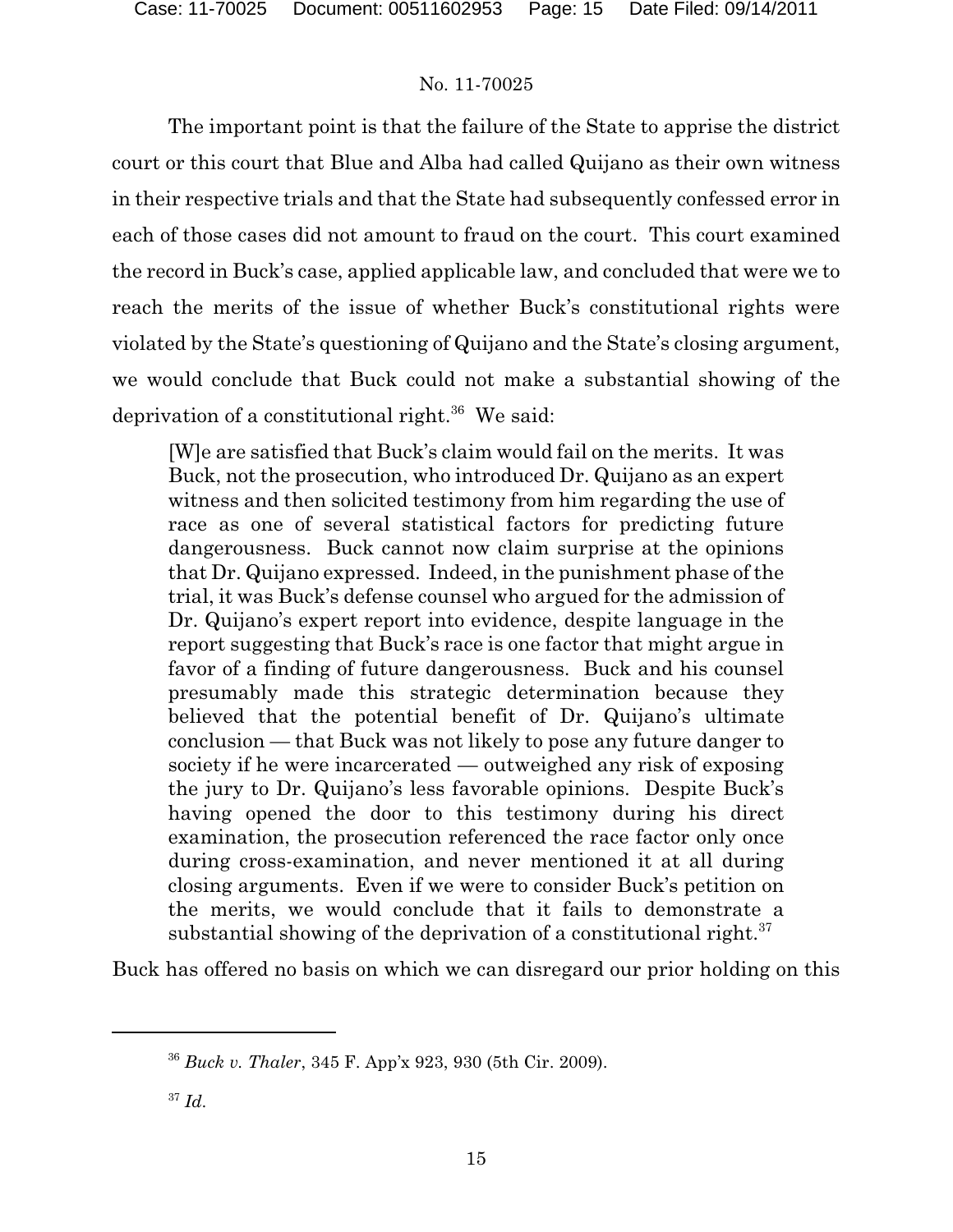matter.

### **IV**

Finally, Buck requests a COA for the district court's denial of his motion to alter judgment under Rule 59(e) of the Federal Rules of Civil Procedure. Like a Rule 60 motion, Buck must obtain a COA to appeal the denial of a Rule 59(e) motion.<sup>38</sup> Buck asserts the district court relied on misrepresentations made by Respondent in denying his Rule 60 motion. We review the district court's denial of a Rule  $59(e)$  motion for an abuse of discretion.<sup>39</sup> A motion to alter or amend under Rule 59(e) must clearly establish either a manifest error of law, present newly discovered evidence, or rely on an intervening change in controlling law.<sup>40</sup> In denying Buck's motion, the district court rejected any claims that it relied on Respondent's alleged misrepresentations in reaching a decision. Instead, the district court stated its denial was based on the record and controlling law. Buck's Rule 59(e) motion fails to cite a manifest error of law, present newly discovered evidence, nor does it rely on an intervening change in controlling law. Because we conclude that jurists of reason could not disagree with the district court's resolution of Buck's Rule 59(e) motion, we deny his COA.<sup>41</sup>

#### \* \* \*

We treat Buck's request for a COA on the issue of whether his due process and equal protection claims should be reconsidered as an application for permission to file a successive habeas petition, and that application is DENIED.

<sup>40</sup> *Id.* at 567.

*Williams v. Quarterman*, 293 F. App'x 298, 315 (5th Cir. 2008). 38

*Schiller v. Physicians Resource Grp., Inc.*, 342 F.3d 563, 566 (5th Cir. 2003). 39

 $41$  We are provided with no explanation for why the State declined to act consistently with its Attorney General's public announcement with respect to petitioner Buck. But given the procedural rules we must follow, even if we were inclined to do so we have no authority to grant Buck relief.